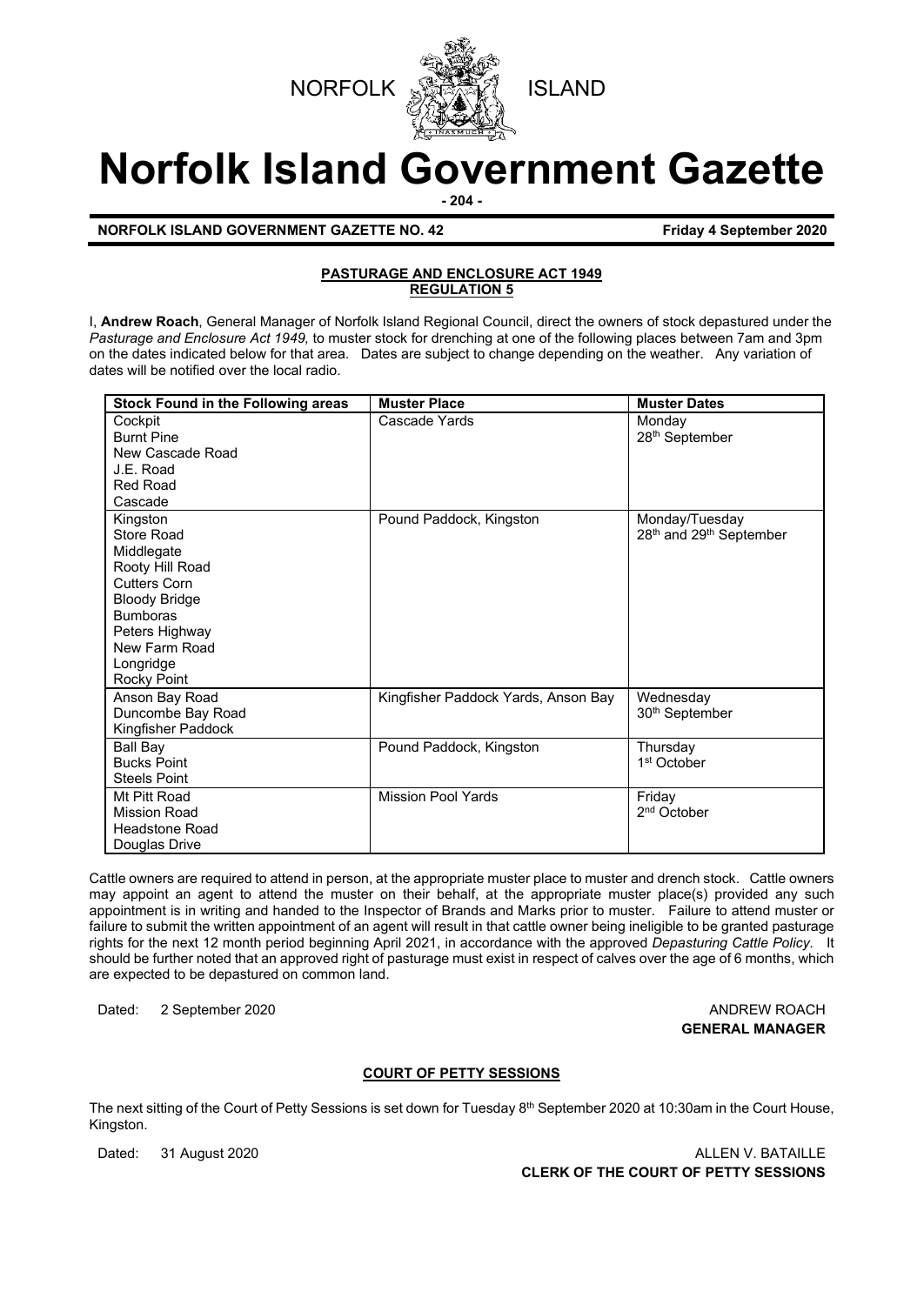### **NORFOLK ISLAND GOVERNMENT GAZETTE NO. 42 Friday 4 September 2020**

### **PLANNING ACT 2002 (NI) – SUBSECTION 43(1) NOTICE DEVELOPMENT APPLICATIONS**

| DA 9/2020                                                 |
|-----------------------------------------------------------|
| Norfolk Island Regional Council                           |
| PO Box 95, New Military Barracks Kingston                 |
| Portion 183, Ben Christian Drive                          |
| Public Works - Major: Waste Disposal Facility - Composter |
| Airport                                                   |
| Permissible (with consent)                                |
|                                                           |

### **Public Exhibition**

This Development Application is classified as 'prescribed use or development'. The Development Application and accompanying Environmental Impact Statement may be inspected, during business hours, at the Planning Office at the Norfolk Island Regional Council, New Military Barracks, Kingston. The documentation is also available for inspection at Council's website a[t http://www.norfolkisland.gov.nf/your-council/council-documents/documents-public-exhibition.](http://www.norfolkisland.gov.nf/your-council/council-documents/documents-public-exhibition) 

### **Submission**

Any person may, during the period between Monday 10 August 2020 and Monday 7 September 2020, make written submissions to the General Manager about this Development Application. All submissions must state the relevant Development Application number. All submissions must be signed by at least one person making the submission. If a submission objects to the proposed development, the grounds for objections must be specified in the submission.

#### **Reviewable decisions**

Decisions made on this Development Application under the *Planning Act 2002* (NI) are reviewable decisions within the meaning of subsection 78(1) of the Act.

Dated: 4 August 2020 **JODIE BROWN** 

### **SENIOR STRATEGIC PLANNER**

### **DISASTER AND EMERGENCY MANAGEMENT ACT 2001 (NI)**

### **DECLARATION OF STATE OF DISASTER OR EMERGENCY (RECOVERY OPERATIONS)**

### **COVID-19 DIRECTIONS RECOVERY OPERATIONS (NO.1) 2020**

I, **George Ivor Andrew Plant**, Emergency Management Norfolk Island Controller:

- 1) under section 11(2)(g) of the *Disaster and Emergency Management Act 2001* (NI) am of the opinion that it is necessary to make directions in respect of recovery from the State of Emergency in respect of COVID-19 relating to the movement of persons within the disaster or emergency area as set out in the Schedule; and
- 2) under section 11(2)(h) of the *Disaster and Emergency Management Act 2001* (NI) am of the opinion that it is necessary to make directions in respect of recovery from the State of Emergency in respect of COVID-19 relating to the removal of persons within the disaster or emergency area who obstructs or threatens to obstruct recovery operations as set out in the Schedule; and
- 3) under section 11(2)(i) of the *Disaster and Emergency Management Act 2001* (NI) am of the opinion that it is necessary to make directions in respect of recovery from the State of Emergency in respect of COVID-19 relating to giving directions to persons whose responsibilities require him or her to engage in recovery operations.

### **SCHEDULE**

### **Direction 1 (2020) – Adjustment of COVID 19 measures – to commence 23:59 on 30th June 2020**

- These Directions take effect at 23.59 on 10<sup>th</sup> July, 2020 and remain in force while the State of Disaster or Emergency (Recovery Operations) is in force.
- 2. In these Directions:

*Persons* includes people residing on Norfolk Island, visiting Norfolk Island for holiday or work purposes

*COVID-19 hotspot* means a particular area of Australia decided by the Chief Health Officer and published on the Queensland Health website.

*Incident Controller* means the person appointed under the State of Emergency in accordance with the NORDISPLAN.

- 3. Persons will be permitted\* to travel to Norfolk Island without the need to quarantine provided they:
	- a. do not have COVID-19.
	- b. have not been in contact within anyone in the prior 14 days with COVID-19;
	- c. have been granted a Norfolk Island Entry Pass\*
	- \*Any person travelling to Norfolk Island may be denied entry without a Norfolk Island Entry Pass
- 4. A person whilst on Norfolk Island must comply with physical distancing principles as published from time to time on [\(http://www.norfolkisland.gov.nf/norfolk-islands-covid-19-advice\)](http://www.norfolkisland.gov.nf/norfolk-islands-covid-19-advice).